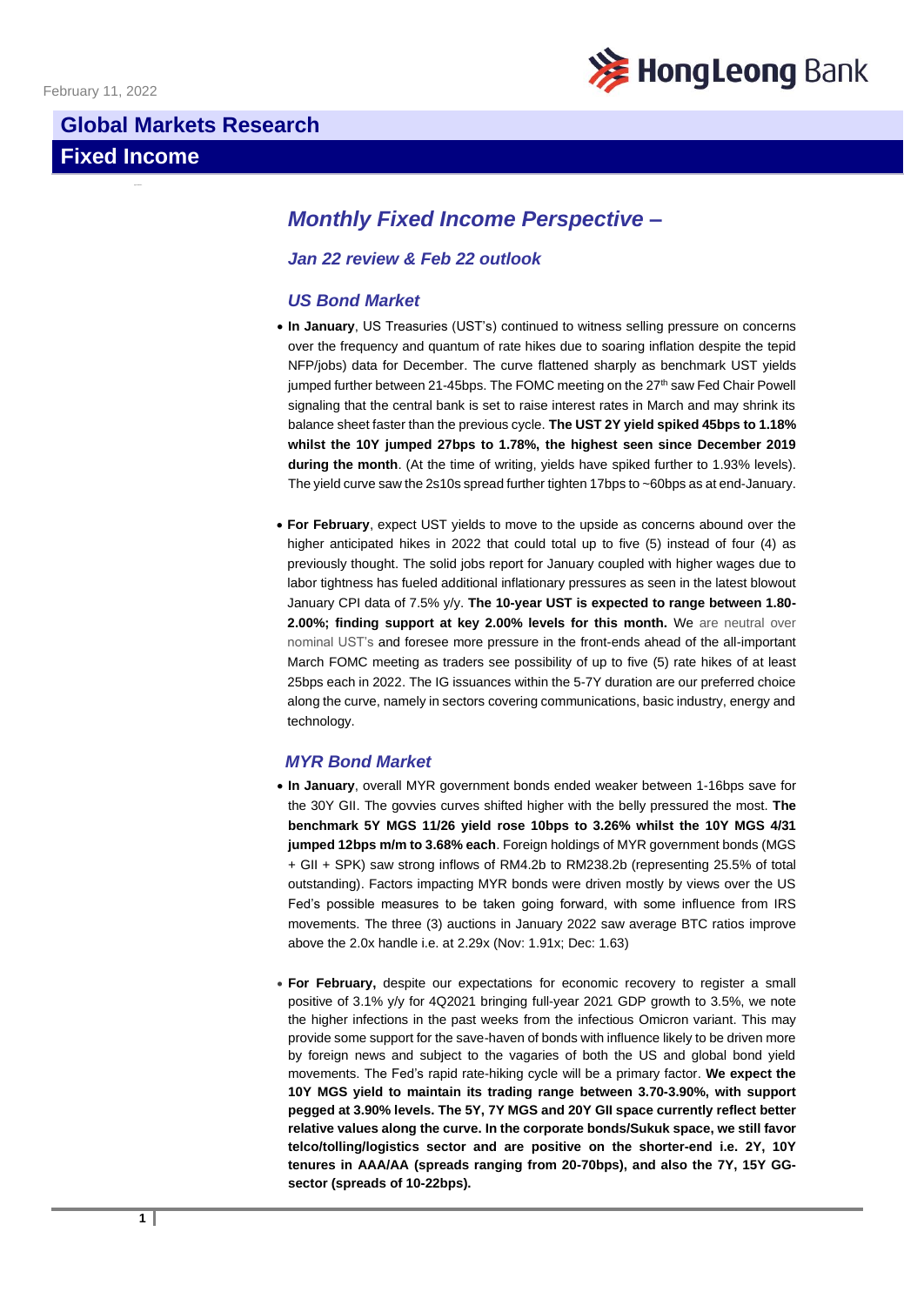

#### **MYR sovereign curve (MGS)**



*Source: Bloomberg*

## *US January payrolls produced a blowout job report, surpassing estimates and highlights that Fed policy instead of slowing growth may be the main risk to markets this year…*

**January Non-Farm Payrolls ("NFP")** rose 467k (above the consensus of 125k), whilst adding a bigger upward revision from 199k to 510k for December. The jobs market continued to make rapid improvements with a strong start to 2022 despite the wave of Omicron-variant infections, but the strong wage growth reflected the tough hiring and inflation outlook. The leisure and hospitality sectors led the gains, while professional and business services and also retail posted big additions. The unemployment rate inched slightly higher to 4.0% (Dec: 3.9%), breaking the downtrend seen in the past few months. Nevertheless the strong labor participation rate which notched 0.3ppts to 62.2%, a new high since March 2020 (Dec: 61.9%) may be strong factor over-riding the above. The average hourly wages jumped to 0.6% m/m (previous month 0.3%) whereas the y/y figures eased slightly to 4.7% (previous month 4.8%).

Meanwhile, the mixed data emanating from both higher Markit US manufacturing PMI for January @ 55.5 (Dec: 55.0) and lower ISM manufacturing data of 57.6 (Nov: 58.7) may indicate steady continued economic expansion despite logistical supply-chain bottlenecks. The Fed's preferred inflation measure i.e. core PCE in December however maintained at 0.5% m/m whilst y/y traction jumped again to +4.9% (Nov:4.7%); justifying another main catalyst for higher rates.

The Fed Fund Rates was left unchanged at 0.00-0.25% at the latest FOMC on 27th January. To recap, the Fed has earlier embarked on its asset tapering that involves winding-down monthly bond purchases from \$15b in USTs in November to \$30b per in December, January, February and finally ending with \$15b in March**.** Meanwhile, its current balance sheet reveals total assets rose further to \$8.77 trillion as at 3rd February 2022 (\$8.87 trillion @ 31st Jan). The Fed's current dot plot sees 12 out of 18 officials advocating between three (3) and four (4) rate hikes in 2022 with the rest between one (1) and two (2) rate hikes instead. Additional data from the **Fed Fund Futures reflect traders' hypothetical expectations of a higher 100% odds of a hike (-8.9% prior month) in the next FOMC meeting on 16th March** with an equal 100% chance of a rate hike in its subsequent May 2022 meeting at the time of writing. **CME FedWatch Tool meanwhile, maintains a ~77% chance of a 25bps hike in March and 23% chance of a 50% bps hike instead.**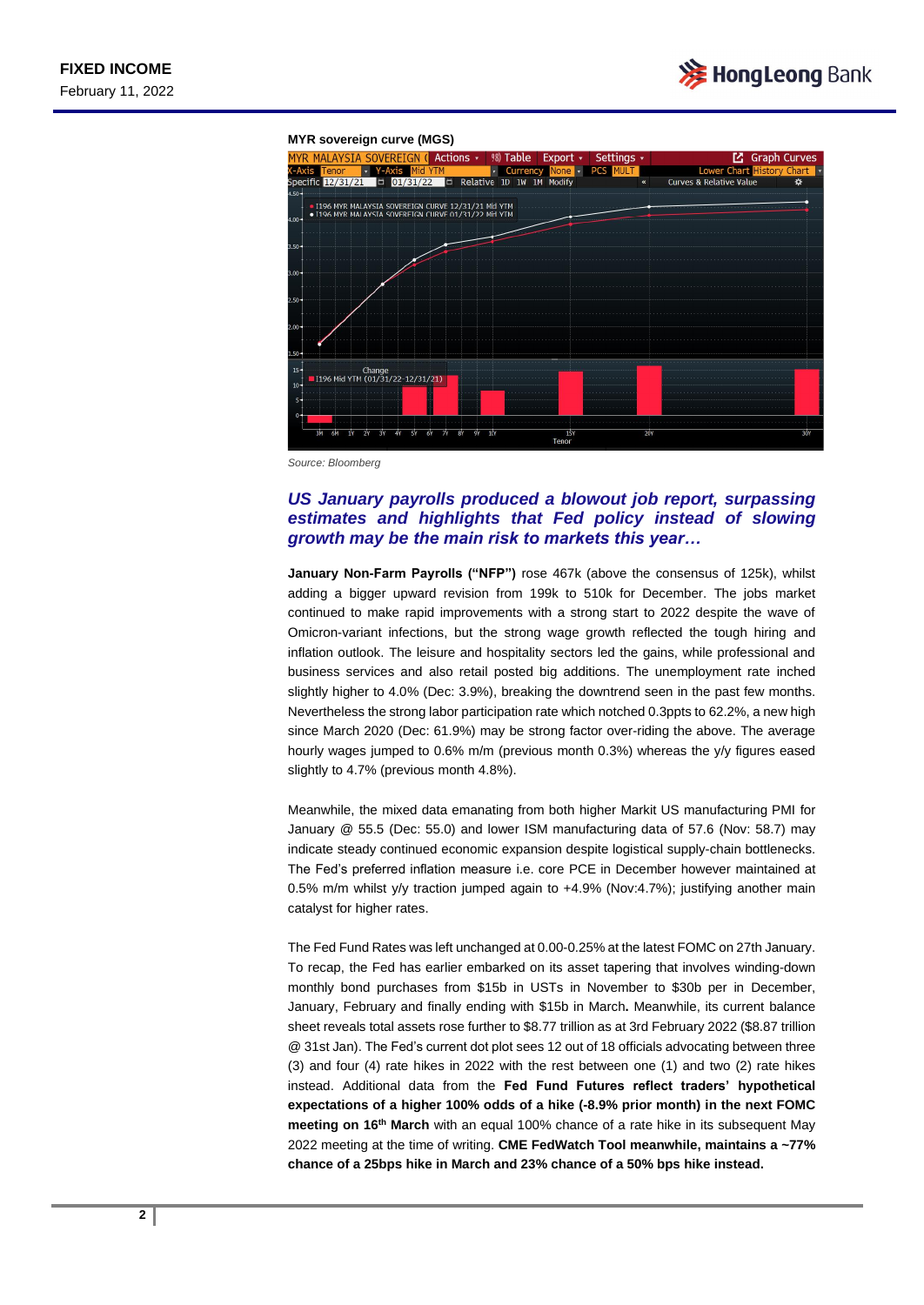# *Foreign holdings of overall MYR bonds jumped ~RM3.5b or 1.3% in January amid weaker MYR against the greenback @ 4.19 levels*

Foreign holdings of overall MYR bonds jumped in January by RM3.5b or 1.3% to RM260.0b. Non-resident holdings of MGS rose by RM4.7b or 1.3% to RM194.1b, a historical high and formed 39.6% of total outstanding. **Total MYR Government bonds (i.e. MGS+GII+SPK) holdings saw net inflows of RM4.2b to RM238.2b (representing 25.5% of total outstanding) versus prior month's +RM6.29b;** despite the sharp rise in net issuances of +RM12.5b for the month (December: +RM8.0b). Meantime, **12-month rolling inflows notched a higher cumulative amount of RM32.9b (prior month: +RM31.8b).** Investors surprisingly brushed aside concerns over the US Fed's asset-tapering exercise and imminent rate hikes in the immediate future on attractive yield-carry and levels following the recent movement in tandem with global bond yields spike.

Auction exercises were pleasantly well-subscribed, contributing to the confidence and attraction of decent yields as bonds sold off over the months. The active participation of large pension funds such as EPF in both the primary and secondary markets provided support and reduced volatilities as has been noted with the depth, breadth and appetite of local investment Institutions and GLIC's. The earlier concerns over the government's elevated fiscal deficit expectations of at least 6.0% of GDP, and higher statutory debt limit of 65% of GDP continued to be on the back-burner in January. Both local institutional and offshore investors led the momentum.

Elsewhere, equities reversed the RM1.14b outflow seen in December, with RM332m inflow in January; whilst the cumulative 12-month rolling outflows fell to RM1.99b (prior month: RM3.15b). On the currency side, the MYR weakened against USD to 4.1855 as at end-January from 4.1660 prior month, and is seen consolidating at current levels hereafter at the time of writing.



*Source: BNM, HLBB Global Markets Research*

#### *BNM stayed pat at 1.75% at January MPC meeting as expected...*

BNM in its 1<sup>st</sup> Monetary Policy Committee (MPC) meeting for the year on 20th of January, left the OPR unchanged at 1.75% for the  $9<sup>th</sup>$  consecutive meeting in tandem with our projection. Overall policy tone remained neutral although we observed fewer mentions of downside risks in the central bank's statement. The world economy continues to recover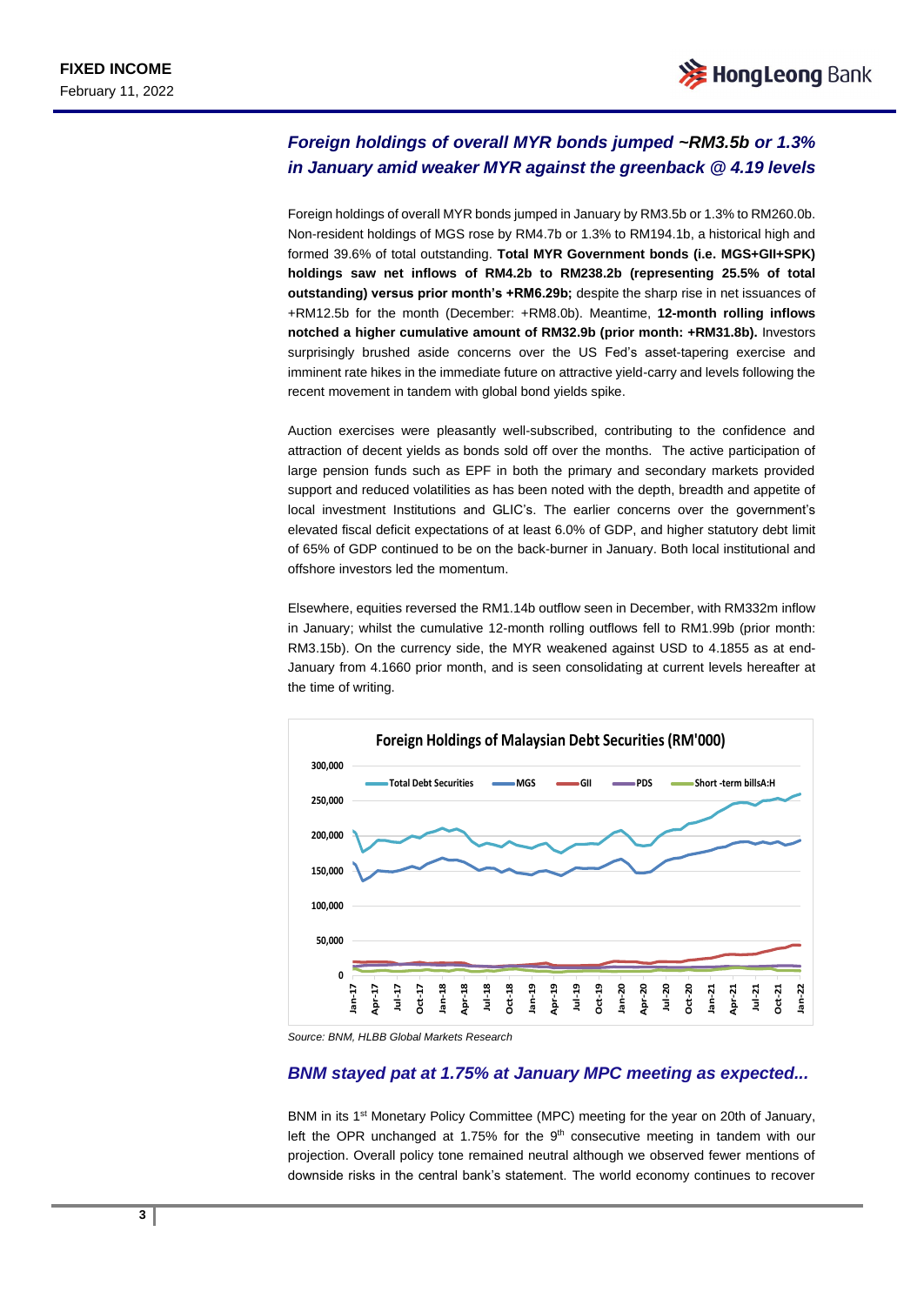while recent indicators also showed the Malaysian economy rebounded from the doubledip in 3Q of 2021. The common positive attribute noted in both the global and domestic front was the improvement in the labor market that is expected to help spur consumption.

**Economic activity rebounded in 4Q following the relaxation of containment measures with full year 2021 growth expected to fall within the 3.0-4.0% projected range (HLB: 3.5%). We project that growth will to accelerate in 2022 (HLB's 6.1% vs MOF's 5.5- 6.5%),** mainly driven by expansion in global demand and private consumption amid improvement in the labor market and continued policy support. Inflation is expected to play a less prominent role due to expected moderation**.**

**We therefore expect BNM to begin normalizing by hiking 25bps in 2H2022, and as early as July,** should the current recovery momentum continue. Expect future rate hike path to remain measured and gradual in our view.

#### *The month of January see auctions blitz a trail of higher activity and investor participation on impressive BTC ratios…*

The three (3) government bond tenders concluded for the month of January 2022 under the auction calendar saw **average BTC ratios rise to 2.29x** (Nov: 1.91x since Dec had only one auction with a poor BTC of 1.158x). The highest BTC among the three auctions recorded was the 15Y reopening of GII 7/36 at 2.574x; with a strong sum of bids totaling RM7.72b with no private placement of RM2.0b. Both the other auctions consisted of the reopening of 5Y MGS 11/26 and new issuance of 10.5Y MGS 7/32 which saw strong cover of between 2.04-2.33x. Nevertheless the recent reopening of 5Y GII 9/27 last week saw weaker bidding metrics on a cover of only 1.733x. Nevertheless considering the rather large issuance size of RM5.0b, total bids received was an impressive RM8.67b. Altogether, the three (3) auctions mentioned earlier saw individual sum of bids amounting to between RM7.7-11.6b.

To recap, there will be **sizeable maturity windows in 3Q** from scheduled MGS/GII maturities. Nevertheless, funds from maturing MGS/GII are expected to be ploughed back as reinvestments into the MYR government bond space. Total combined MGS/GII maturities for 2022 amounts to circa RM78.2b (2021: RM73.7b). **The issuance supply for 2022 is slightly targeted towards the longer tenures i.e. 15Y with slight reduction seen in the 5-7Y sector. Our projected quarterly issuances remain equally spread out within the first nine (9) months between RM41.5-44.5b with a smaller print of RM37.0b for 4Q2022.**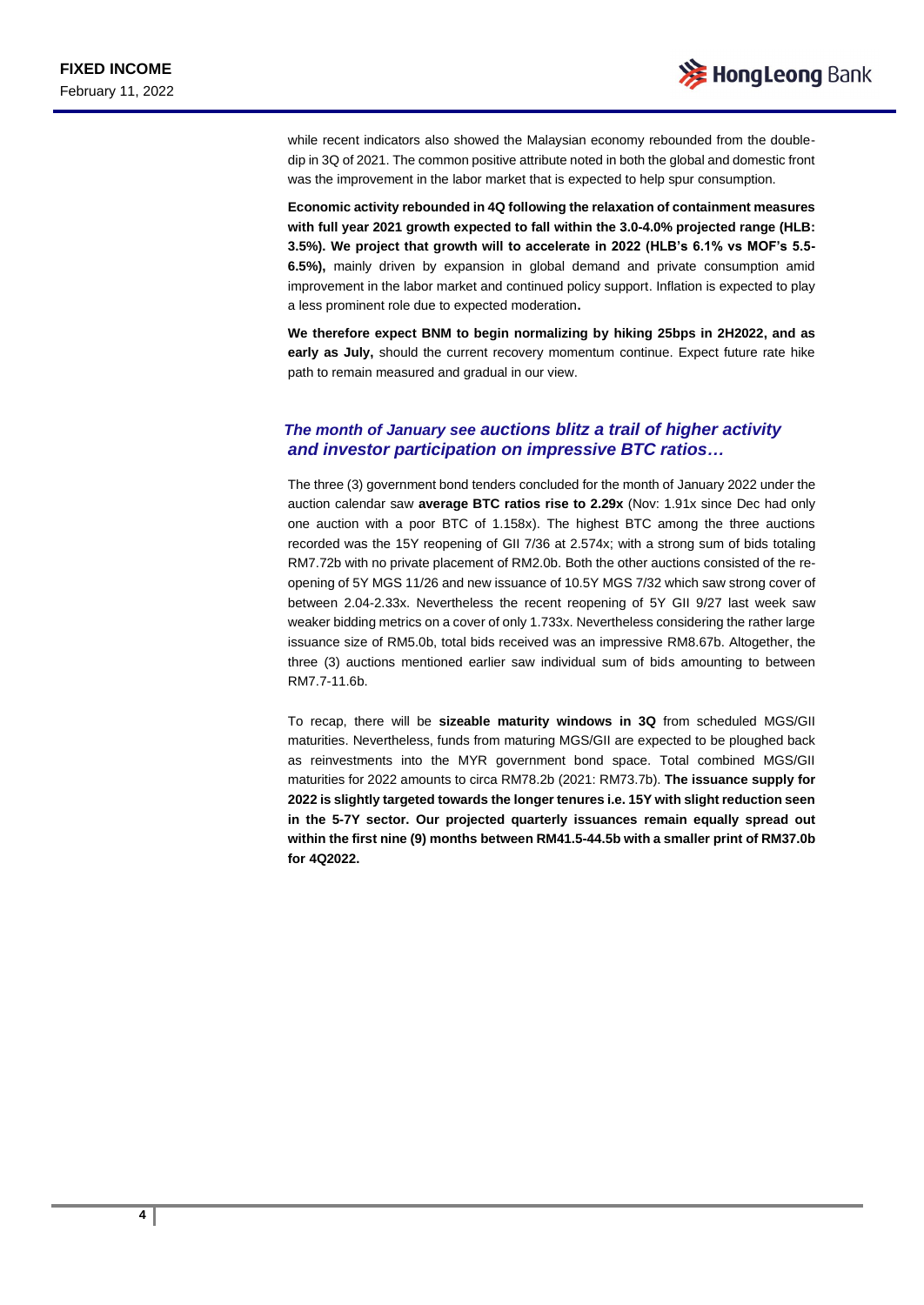February 11, 2022

| MGS/GII issuance pipeline in 2022 |                                          |                         |                               |                |                              |                                                                |                                                                |                                                     |                                               |                       |       |                                             |             |         |
|-----------------------------------|------------------------------------------|-------------------------|-------------------------------|----------------|------------------------------|----------------------------------------------------------------|----------------------------------------------------------------|-----------------------------------------------------|-----------------------------------------------|-----------------------|-------|---------------------------------------------|-------------|---------|
| <b>No</b>                         | <b>Stock</b>                             | <b>Tenure</b><br>(yrs)  | <b>Tender</b><br><b>Month</b> | Quarter        | <b>Tender</b><br><b>Date</b> | <b>Projected</b><br><b>Issuance</b><br><b>Size</b><br>(RM mil) | <b>Actual</b><br><b>Auction</b><br><b>Issuance</b><br>(RM mil) | <b>Actual</b><br><b>Private</b><br><b>Placement</b> | <b>Total</b><br><b>Issuance</b><br><b>YTD</b> | <b>BTC</b><br>(times) | Low   | Average                                     | <b>High</b> | Cut-off |
| $\mathbf{1}$                      | 5-yr reopening of MGS (Mat on 11/26)     | 5                       | Jan                           | Q <sub>1</sub> | 6/1/2021                     | 5,000                                                          | 5.000                                                          |                                                     | 5.000                                         | 2.329                 | 3.235 | 3.273                                       | 3.290       | 39.4%   |
| $\overline{2}$                    | 10.5-yr new Issue of MGS (Mat on 7/32)   | 10                      | Jan                           | Q <sub>1</sub> | 13/1/2021                    | 4.500                                                          | 4,500                                                          |                                                     | 9.500                                         | 2.044                 | 2.615 | 3.582                                       | 3.598       | 51.6%   |
| 3                                 | 15-yr Reopening of GII (Mat on 07/36)    | 15                      | Jan                           | Q <sub>1</sub> | 28/1/2021                    | 4,500                                                          | 3.000                                                          |                                                     | 12,500                                        | 2.574                 | 4.147 | 4.161                                       | 4.180       | 30.0%   |
| $\overline{4}$                    | 5-yr Reopening of GII (Mat on 09/27)     | 5                       | Feb                           | O <sub>1</sub> | 7/2/2021                     | 4,500                                                          | 5,000                                                          |                                                     | 17,500                                        | 1.733                 | 3.470 | 3.495                                       | 3.512       | 47.6%   |
| 5                                 | 30-yr Reopening of MGS (Mat on 06/50)    | 30                      | Feb                           | Q <sub>1</sub> |                              | 4,500                                                          |                                                                | X                                                   |                                               |                       |       |                                             |             |         |
| 6                                 | 7-yr Reopening of GII (Mat on 10/28)     | $\overline{7}$          | Feb                           | O <sub>1</sub> |                              | 4,500                                                          |                                                                |                                                     |                                               |                       |       |                                             |             |         |
| $\overline{7}$                    | 15-yr Reopening of MGS 04/37             | 15                      | Mar                           | Q <sub>1</sub> |                              | 4,500                                                          |                                                                |                                                     |                                               |                       |       |                                             |             |         |
| 8                                 | 20-yr Reopening of MGII 09/41            | 20                      | Mar                           | Q <sub>1</sub> |                              | 4,500                                                          |                                                                | X                                                   |                                               |                       |       |                                             |             |         |
| 9                                 | 3-yr Reopening of MGS 03/25              | $\overline{3}$          | Mar                           | Q <sub>1</sub> |                              | 5,000                                                          |                                                                |                                                     |                                               |                       |       |                                             |             |         |
| 10                                | 10.5-yr New Issue of MGII (Mat on 10/32) | 10                      | Apr                           | Q2             |                              | 4,000                                                          |                                                                |                                                     |                                               |                       |       |                                             |             |         |
| 11                                | 20.5-yr New Issue of MGS (Mat on 10/42)  | 20                      | Apr                           | Q2             |                              | 5,000                                                          |                                                                | X                                                   |                                               |                       |       |                                             |             |         |
| 12                                | 15-yr Reopening of MGII 07/36            | 15                      | Apr                           | Q2             |                              | 4.000                                                          |                                                                | X                                                   |                                               |                       |       |                                             |             |         |
| 13                                | 7-yr New Issue of MGS (Mat on 04/29)     | $\overline{7}$          | Apr                           | Q2             |                              | 4.500                                                          |                                                                |                                                     |                                               |                       |       |                                             |             |         |
| 14                                | 30-vr New Issue of MGII (Mat on 05/52)   | 30                      | May                           | Q2             |                              | 5.000                                                          |                                                                | X                                                   |                                               |                       |       |                                             |             |         |
| 15                                | 10-yr Reopening of MGS (Mat on 07/32)    | 10                      | May                           | Q2             |                              | 5.000                                                          |                                                                |                                                     |                                               |                       |       |                                             |             |         |
| 16                                | 3-yr Reopening of MGII 10/25             | $\overline{\mathbf{3}}$ | May                           | Q2             |                              | 4.500                                                          |                                                                |                                                     |                                               |                       |       |                                             |             |         |
| 17                                | 15-yr Reopening of MGS 04/37             | 15                      | Jun                           | Q2             |                              | 4.000                                                          |                                                                | X                                                   |                                               |                       |       |                                             |             |         |
| 18                                | 5-yr Reopening of MGII 09/27             | 5                       | Jun                           | Q2             |                              | 4.000                                                          |                                                                |                                                     |                                               |                       |       |                                             |             |         |
| 19                                | 30-yr Reopening of MGS 06/50             | 30                      | Jun                           | Q2             |                              | 4.000                                                          |                                                                | X                                                   |                                               |                       |       |                                             |             |         |
| 20                                | 10-yr Reopening of MGII (Mat on 10/32)   | 10                      | Jul                           | Q <sub>3</sub> |                              | 5.000                                                          |                                                                | X                                                   |                                               |                       |       |                                             |             |         |
| 21                                | 20-yr Reopening of MGS (Mat on 10/42)    | 20                      | Jul                           | Q <sub>3</sub> |                              | 5.000                                                          |                                                                | X                                                   |                                               |                       |       |                                             |             |         |
| 22                                | 7-yr Reopening of MGII 07/29             | $\overline{7}$          | Jul                           | Q <sub>3</sub> |                              | 5.000                                                          |                                                                |                                                     |                                               |                       |       |                                             |             |         |
| 23                                | 5-yr Reopening of MGS 11/27              | 5                       | Aug                           | Q <sub>3</sub> |                              | 5.000                                                          |                                                                |                                                     |                                               |                       |       |                                             |             |         |
| 24                                | 20-yr Reopening of MGII 09/41            | 20                      | Aug                           | Q <sub>3</sub> |                              | 5,000                                                          |                                                                | x                                                   |                                               |                       |       |                                             |             |         |
| 25                                | 15-yr Reopening of MGS 04/37             | 15                      | Aug                           | Q <sub>3</sub> |                              | 5.000                                                          |                                                                | X                                                   |                                               |                       |       |                                             |             |         |
| 26                                | 3-yr Reopening of MGII 10/25             | $\overline{3}$          | Sep                           | Q <sub>3</sub> |                              | 4.500                                                          |                                                                |                                                     |                                               |                       |       |                                             |             |         |
| 27                                | 7-yr Reopening of MGS (Mat on 04/29)     | $\overline{7}$          | Sep                           | Q <sub>3</sub> |                              | 5,000                                                          |                                                                |                                                     |                                               |                       |       |                                             |             |         |
| 28                                | 15.5-yr New Issue of MGII (Mat on 03/38) | 15                      | Sep                           | Q <sub>3</sub> |                              | 5.000                                                          |                                                                |                                                     |                                               |                       |       |                                             |             |         |
| 29                                | 3-yr Reopening of MGS 03/25              | $\overline{3}$          | Oct                           | Q <sub>4</sub> |                              | 5.000                                                          |                                                                |                                                     |                                               |                       |       |                                             |             |         |
| 30                                | 10-yr Reopening of MGII (Mat on 10/32)   | 10                      | Oct                           | Q <sub>4</sub> |                              | 5,000                                                          |                                                                | x                                                   |                                               |                       |       |                                             |             |         |
| 31                                | 20-yr Reopening of MGS (Mat on 10/42)    | 20                      | Oct                           | Q <sub>4</sub> |                              | 5.000                                                          |                                                                | X                                                   |                                               |                       |       |                                             |             |         |
| 32                                | 7-yr Reopening of MGII 07/29             | $\overline{7}$          | Nov                           | Q <sub>4</sub> |                              | 4.500                                                          |                                                                |                                                     |                                               |                       |       |                                             |             |         |
| 33                                | 5-yr Reopening of MGS 11/27              | 5                       | Nov                           | Q <sub>4</sub> |                              | 4.500                                                          |                                                                |                                                     |                                               |                       |       |                                             |             |         |
| 34                                | 30-yr Reopening of MGII (Mat on 05/52)   | 30                      | Nov                           | Q <sub>4</sub> |                              | 4.000                                                          |                                                                | X                                                   |                                               |                       |       |                                             |             |         |
| 35                                | 10-yr Reopening of MGS (Mat on 07/32)    | 10                      | Dec                           | Q <sub>4</sub> |                              | 4.500                                                          |                                                                |                                                     |                                               |                       |       |                                             |             |         |
| 36                                | 3-yr Reopening of MGII 10/25             | $\overline{3}$          | <b>Dec</b>                    | Q <sub>4</sub> |                              | 4.500                                                          |                                                                |                                                     |                                               |                       |       |                                             |             |         |
| Gross MGS/GII supply in 2022      |                                          |                         |                               |                |                              | 167.000                                                        | 17.500                                                         | ÷.                                                  | 17.500                                        |                       |       | PROJECTED TOTAL ISSUANCE SIZE = 167,000,000 |             |         |

*Source: BNM, HLBB Global Markets Research*

## *MGS/GII secondary market activity much stronger in January…*

Trading volume for MYR govvies i.e. MGS + GII + SPK bonds spiked m/m by 47.4% to ~RM57.8b in January compared to prior month's RM39.2b. This was slightly surprising as investors were deemed net sellers amid these high volumes for the month as yields within 5-20Y tenures ended higher between 8-16bps for the month under review. Both traders and investors seemed unperturbed by foreign news over the Fed's balance-sheet runoff (i.e. \$15b in November and \$30b each in December, January, February and finally ending with \$15b in March). The bright spark despite the slightly higher global yields was the improved secondary market volumes as the main highlight for the month under review; unlike the previous month. We opine that trading activities in the secondary market for local govvies may continue to maintain decent interest in February despite the low-staffing levels due to the Lunar New Year holidays as portfolio management activities make its usual routine. The rise in cases for the "more infectious but less deadly Omicron variant" is expected to boost support for bonds going forward by institutional investors that include pension funds such as EPF, KWAP, inter-bank participants, local GLIC's and also real money investors like lifers and asset management companies.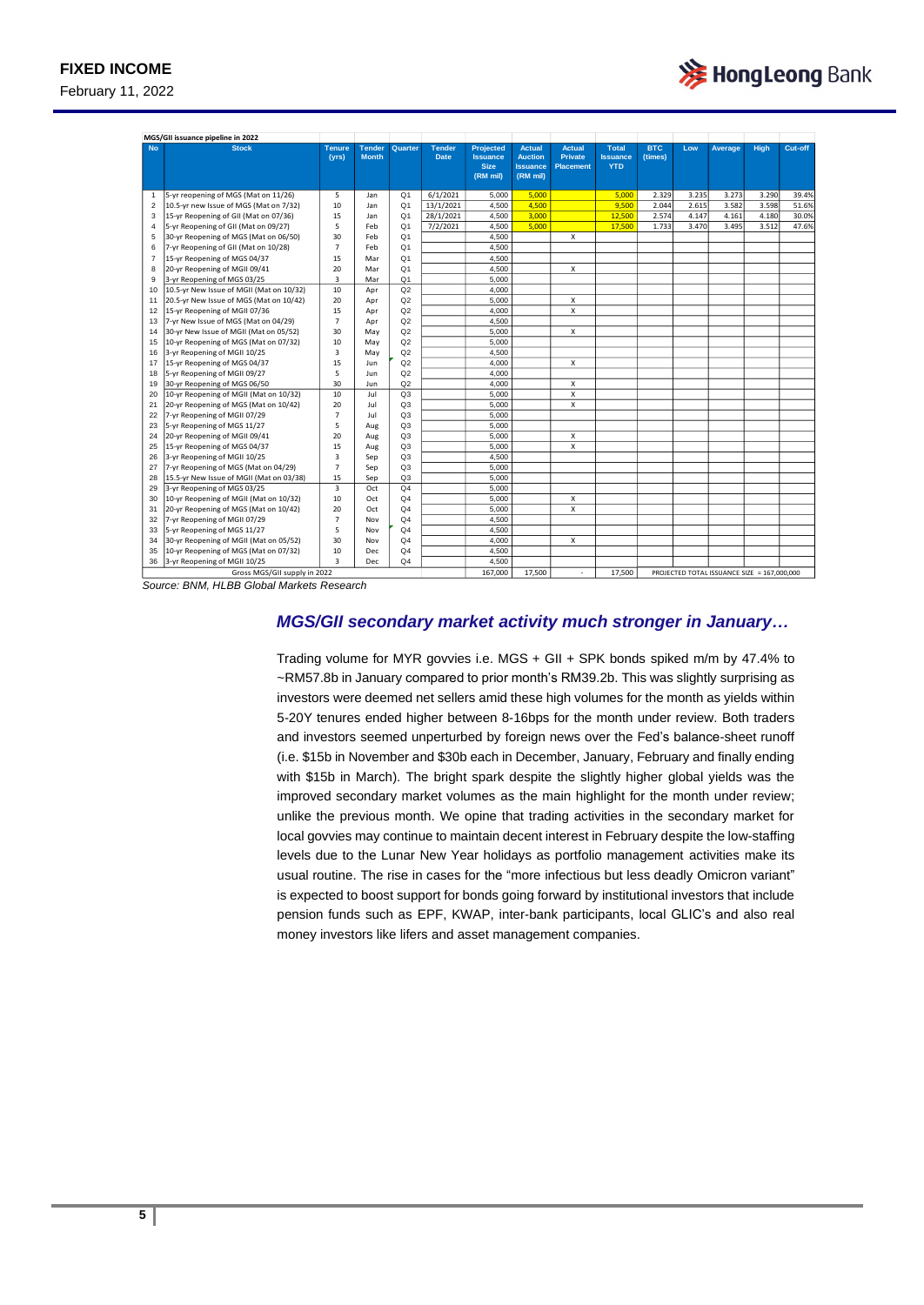

*Source: BPAM, Bloomberg, HLBB Global Markets Research*

#### *Corporate Bonds/Sukuk activity saw huge jump in investor activity for January…*

Overall Corporate Bonds/Sukuk (including Govt-Guaranteed bonds) in the secondary market saw trading volume jump a whopping 60%% to ~RM9.41b in January (Dec: RM5.88b). The strong momentum was due to fresh portfolio adjustments, capacity and appetite for yield carry that commenced in 2022 on the back of a full-strength in staffing levels. The dearth of primary issuances may have also whet investors' appetite to indulge in secondary market activities. Overall yields for the GG-segment, with the 3-25Y tenures widening between 4-12bps to between 3.20-4.70%. The AAA-rated bonds however saw tenures between 3-25Y cheaper between 6-10bps; with levels around 3.35-4.80%. The AA2-segment similarly saw yields rise between 3-7bps save for the 10Y sector which jumped 10bps to end within the ranges of 3.55-4.15% area. Bonds in diverse ends i.e. 1- 2Y and also longer duration i.e. 10Y tenures were pressured the most, resulting in larger deviations in yields. Nevertheless this augurs well for portfolio managers in search of higher yield-carry, amid the higher liquidity during the month. We note that foreign holdings for both GG and pure Credits eased more by ~RM595m to RM14.1b.

Total transactions for GG bonds rose m/m to form ~30.3% (Dec: 20.9%) of overall volume. AAA-rated papers saw total trades maintain volume-wise m/m with its total market share at  $\sim$  32.3% of overall trades. Meanwhile, the AA-space saw secondary market trades somewhat decline further to 37.4% share of overall investor interest (Nov: 47.0%). The GG-space was spread among names like DANAINFRA, LPPSA, PRASARANA and PTPTN. **Bonds that garnered top volume for the month were DANA 10/31 (GG) that rose 7bps at 3.99% followed by CAGAMAS 12/22 (AAA) which settled unchanged at 2.12% and subsequently SARAWAK Hidro 8/23 (AAA) which moved 5bps higher to 2.56%.** Frequency and volume of trades in the pure credit space were mainly seen in CAGAMAS 22-24's, DRB 22-28's, MMC Corp 23-28's, Genting-related 22-28's, MAHB 26-31's, Khazanah-related SPV's (i.e. DANGA 27-33's, DANUM 23-30's), construction/property entities (i.e. PUTRAJAYA 22-24's, UEM SUNRISE 22-26's, GAMUDA 22-29's, IJM 22-29's, toll-operator KESTURI 23-29's, PLUS 23-33's), utilities i.e. telco/water/power (i.e. TENAGA 28-38's, TNB WE 24-34's, EDRA 25-36's, JEP 25- 29's, SEB 24-35's, QSPS Green 23-34's, EDRA Solar 22-27's, Sarawak Hidro 23-24's, Southern Power 22-32's and YTL Power 22-27's), LAFARGE cement 23's, Fortune Premier 22-26's, IMTIAZ 22-28's, and Press Metal 24-28's. The banking/finance sector saw traded names like MAYBANK perps and CIMB 2022 papers. There were frequent odd-lot denominated trades involving banking names like ALLIANCE 2030, 2032 callable bonds, MCIS 31NC26 and Sabah DEV 23-26's, DIALOG perps, unrated ECO World 23's, Eco world capital 26's, IJM Land perps, YNH Property perps, Tropicana 23-25's, its perps and finally UMW Holdings 22-26's and its perps.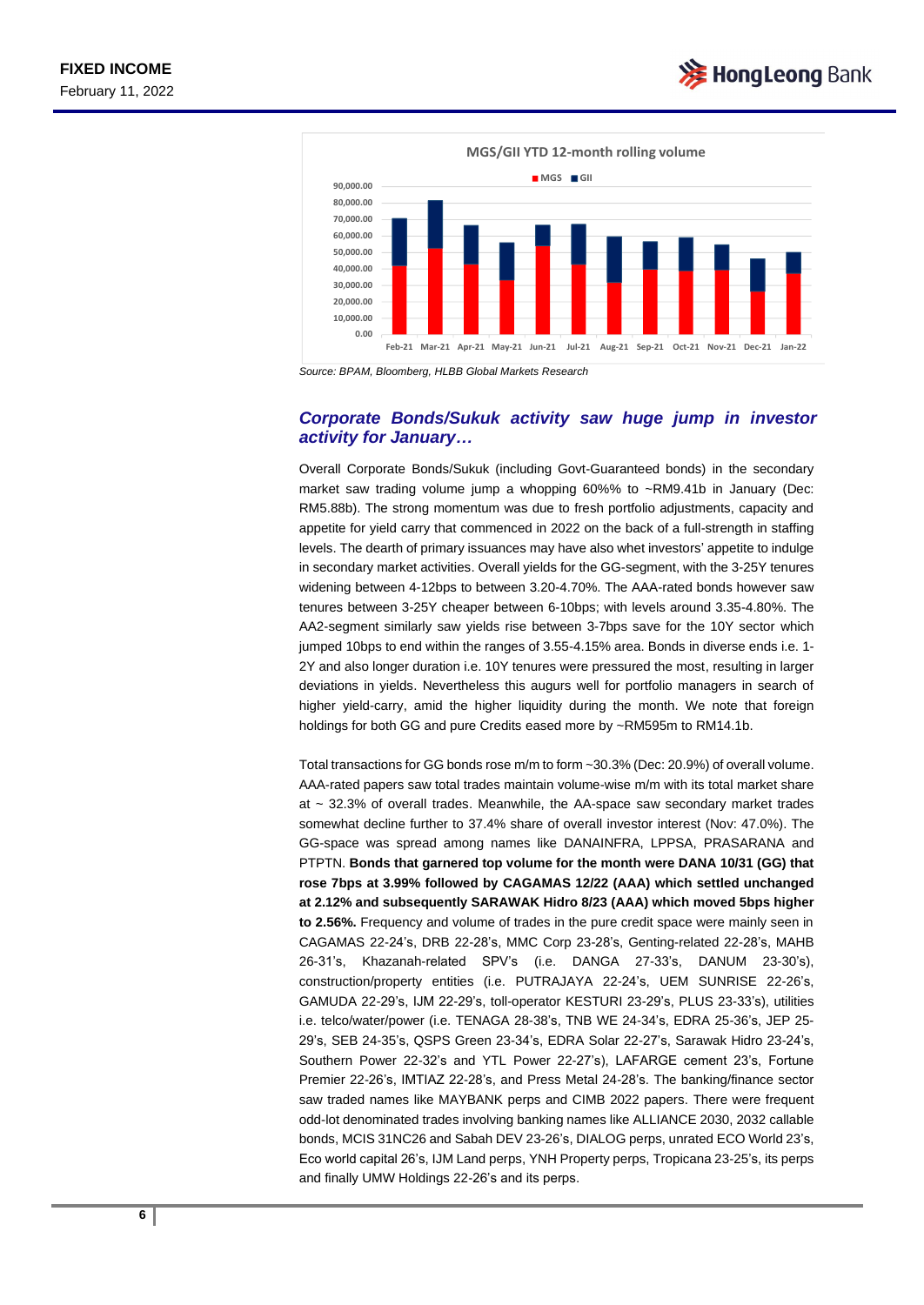



*Source: BPAM, Bloomberg, HLBB Global Markets Research*





## *Primary issuance prints in January driven by the following:*

| Notable issuances in Jan-22                                  | Rating          | <b>Amount Issued (RM mil)</b> |
|--------------------------------------------------------------|-----------------|-------------------------------|
| Cagamas Berhad                                               | <b>AAA</b>      | 1,030                         |
| Toyota Capital Malaysia Sdn Berhad                           | <b>AAA</b>      | 100                           |
| Sabah Credit Corporation                                     | AA1             | 200                           |
| Dialog Group Berhad                                          | AA <sub>2</sub> | 500                           |
| Konsortium KAJV Sdn Bhd                                      | AA3             | 100                           |
| Perbadanan Kemajuan Negeri Selangor                          | AA3             | 200                           |
| MEX I Capital Berhad (formerly known as Bright Focus Berhad) | A <sub>2</sub>  | 1,125                         |
| <b>Ekovest Berhad</b>                                        | <b>NR</b>       | 150                           |
| Kab Energy Power Sdn Berhad                                  | <b>NR</b>       | 20                            |
| Laksana Positif Sdn Berhad                                   | NR.             | 3                             |
| LBS Bina Holdings Sdn Berhad                                 | NR.             | 5                             |
| Leong Hup Capital Sdn Berhad                                 | NR.             | 100                           |
| MAG Holdings Berhad (fka Xinghe Holdings Berhad)             | NR.             | $\overline{2}$                |
| Maxis Broadband Sdn Berhad                                   | NR.             | 1,100                         |
| OCR Land Holdings Sdn Berhad                                 | NR.             | 15                            |
| <b>PESTECH International Berhad</b>                          | NR.             | 33                            |
| Semarak Gigih Berhad                                         | NR.             | 125                           |
| <b>SMTrack Berhad</b>                                        | NR.             | 12                            |
| Tumpuan Azam Sdn Berhad                                      | NR.             | 12                            |
| Tanjung Pinang Development Sdn Berhad                        | NR.             | 28                            |
| West Coast Expressway Sdn Berhad                             | NR.             | 13                            |
| XL Holdings Berhad (fka Xian Leng Holdings Berhad)           | NR.             | 5                             |
|                                                              |                 | 4,878                         |

*Source: BPAM, Bloomberg, HLBB Global Markets Research*

Total fresh issuances of Corp Bonds/Sukuk in January plunged from RM9.88b to RM4.88b. The more prominent issuances consisted of CAGAMAS Bhd's AAA-rated 1-3Y papers totaling RM1.03b with coupons between 2.47-3.31% and also RM1.10b of unrated 5-8Y bonds with coupons ranging between 3.76-4.20%, issued by Maxis Broadband Sdn Bhd.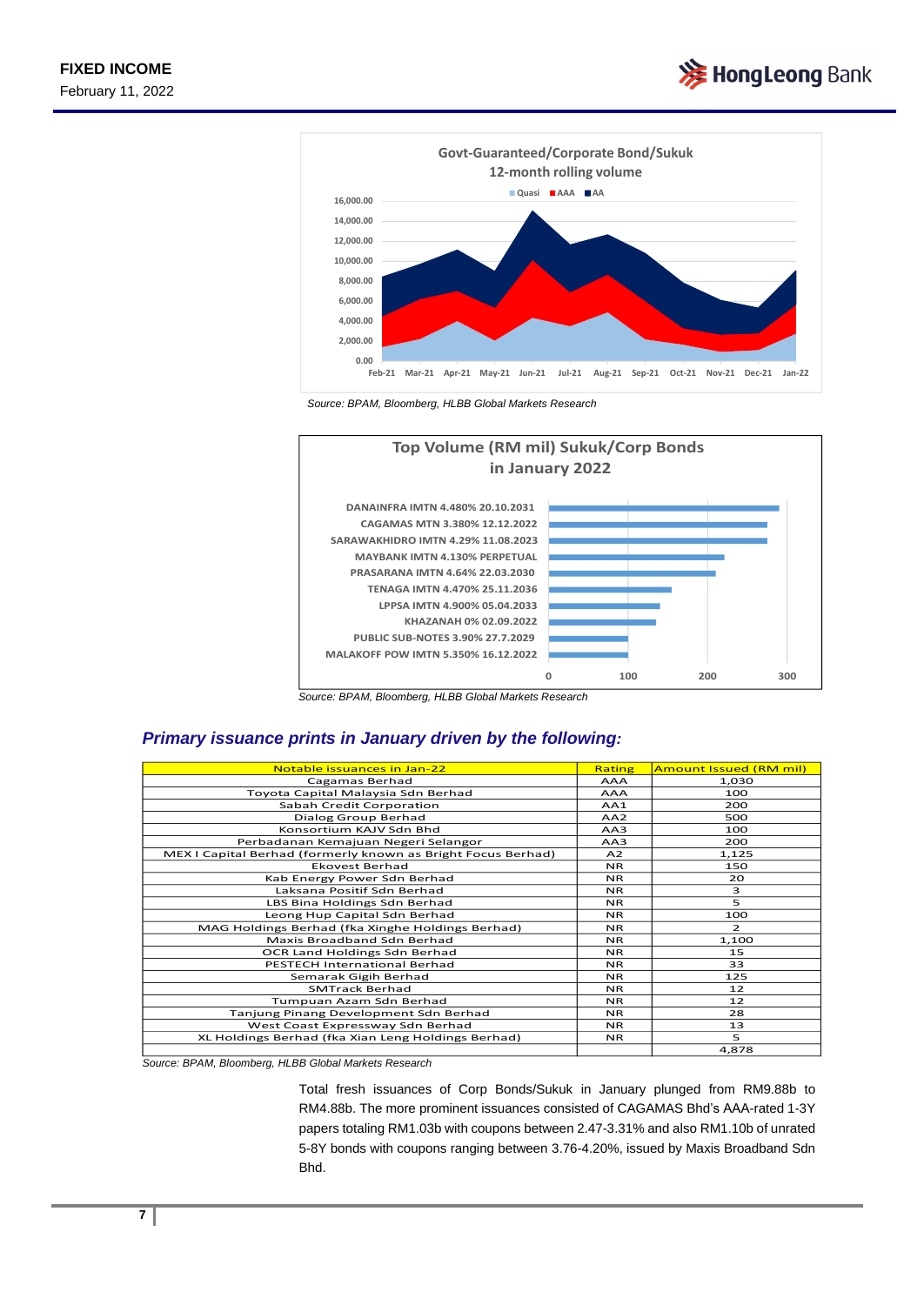#### *Outlook for February 2022*

#### *Expect USTs to see continued selling pressure in February as inflationary concerns spur faster pace and higher quantum of rate-hiking exercises…*

The Federal Reserve will have its next FOMC meeting only on **15-16th of March for which we foresee a minimum rate hike of 25bps** due to persistently strong inflationary conditions, solid jobs data that include higher NFP number, labor participation rate and also higher hourly average earnings. The solid jobs report for January coupled with higher wages due to labor tightness may fuel additional inflationary pressures in near term. Fed Chair Powell and his team of officials may allow investors to believe that the Fed will continue to be hawkish-centric and support rate-normalization measures. Elsewhere, investors will also be eagerly watching geo-political development s involving mainly Russia and Ukraine and its impact on oil prices. Expectations going forward are also for several key indicators to be potentially robust with higher wage growth and lower unemployment rate (currently 4.0%) nearing the pre-pandemic levels of 3.50% in February 2020. We are neutral over nominal UST's and foresee more pressure in the front-ends ahead of the allimportant March FOMC meeting as traders see possibility of up to five (5) rate hikes of at least 25bps each in 2022. **Expect a steeper yield curve going forward as investors adopt "negative duration" stance for their portfolio.** The potential spike in January inflation may yet continue to impact USTs and corporate bond yields

In the Credit/Corporate space, the Bloomberg Barclays US Corporate Total Return Value (for Investment Grade or IG) saw a substantial loss of ~3.37% in January (Dec: -0.08%; 2021: -1.04%) with OAS spreads rising to a near 12-month high  $@$  ~ 155bps mainly due to the red-hot inflation and monetary policy tightening. Gross primary issuances rose to ~\$150b, much higher than out preliminary estimates and higher versus 2021's \$135b versus \$100b sold in December as borrowers continue to push for issuance in anticipation of a higher interest rate regime. The Bloomberg Barclays US Corporate High Yield Total Return Index (for High Yield or HY) also recorded a wider loss of 2.73% (Dec: -1.87%) as spreads widened by 30bps instead to ~330bps. The emergence of the less deadly Omicron variant may not impact the economy severely as was previously thought and we do not foresee a mass deterioration in credits and debt-servicing abilities of corporates. However inflationary pressures that may result in higher frequency and quantum of rate hikes rising may yet dampen both the IG and HY sector.

Our monthly fundamental view suggests the 10-year yield should trend higher i.e. with a slight upward bias**. The 10-year UST is expected to range between 1.80-2.00%; finding support at key 2.00% levels for this month.** The IG issuances within the 5-7Y duration are preferred choice along the curve, namely in sectors covering communications, basic industry, energy and technology.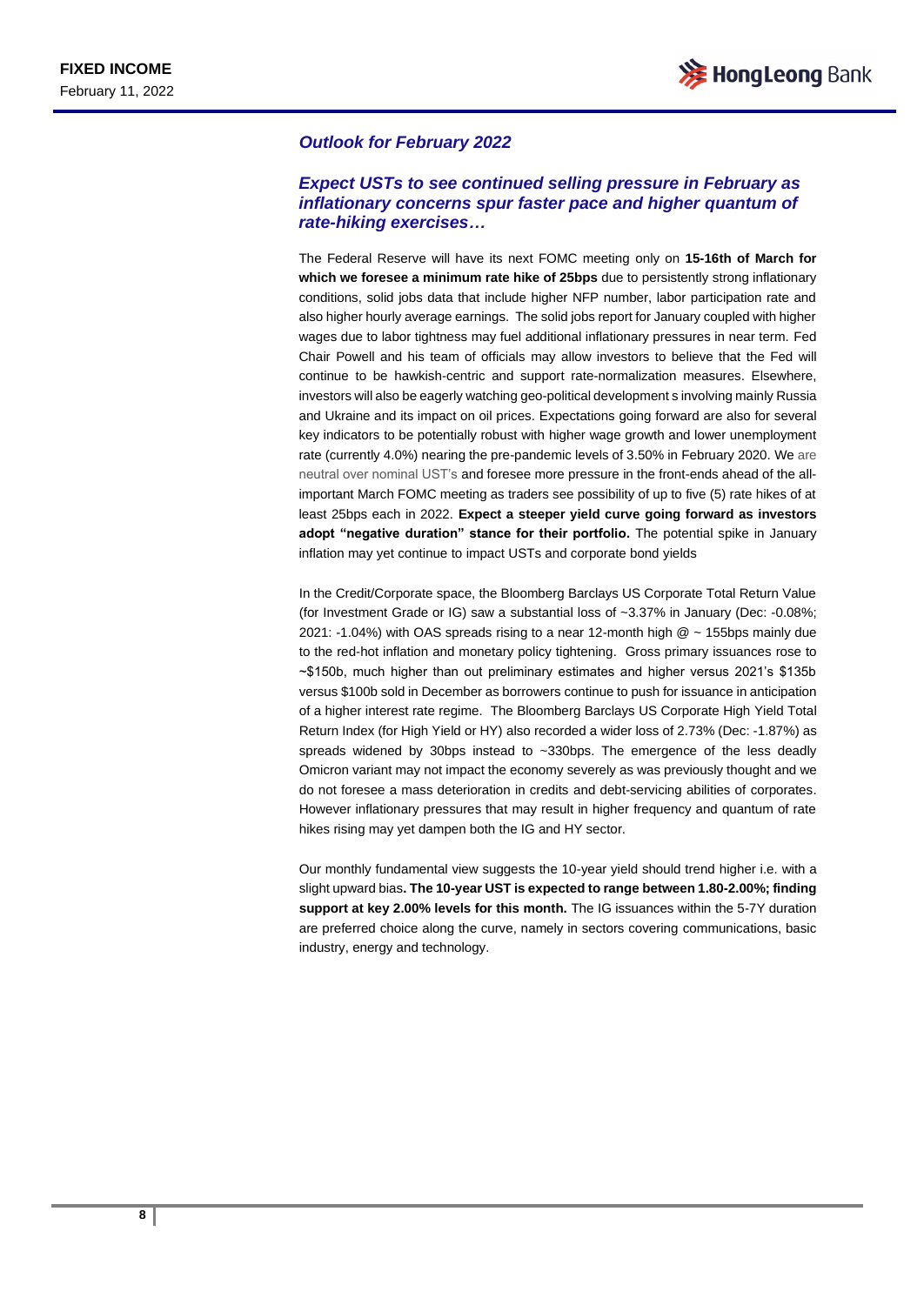#### *No changes expected with local govvies may see yields trend sideways-to-higher driven mainly by foreign leads…*

The MYR bond market saw reasonably strong bidding metrics for all three (3) auctions out of a total of three (3) exercises to be fully conducted in January. The re-opening of RM5.0b 5Y GII 9/27 on 7th of February however paled by comparison **a BTC ratio of only 1.733x, but impressive bids submitted totaling RM8.67b;** supported mainly by GLC's and lifers. The earlier unveiling of the expansionary Budget 2022 which is expected to keep the government fiscal deficit at 6.0% of GDP, and higher statutory debt limit of 65% of GDP is seen to be on the back-burner for now. The government is expected to buffer its funding avenues via further Bills issuance (if required) and also via the availability of KWAN fund maintained by BNM, potential increase in dividends from PETRONAS and GLC's, reallocation and optimization of expenditure by various ministries.

Though the pace of US asset tapering may be revised; the main ongoing concerns over the performance of the Malaysian fixed income asset class will trickle down to quantum and number of rate hike exercises. Our projected auction size for 2022 which totals ~RM167b (being skewed towards the short i.e. 3Y, medium-term i.e. 10Y and also longer end of the curve i.e. 20Y tenures) is currently on track with our estimated cumulative issuances YTD of RM18.5b marginally larger than the actual issuances of RM17.5b.

Constant predictions and updates on the US Fed's rate-hiking exercises going forward, along with US jobs data and inflationary conditions in the US are expected to cause local govvies i.e. MGS/GII's to still trade within ranges but with less volatility. We also take cognizance of the higher infections in the past weeks from the infectious but less deadly Omicron variant which may provide some support for the save-haven of bonds with influence likely to be driven more by foreign news and subject to the vagaries of the both the US and global bond yield movements. The Fed's rapid rate-hiking cycle will be a primary factor. Nevertheless, with the expiry of the earlier COVID-19 pandemic relief packages by EPF, we foresee its active role in both the primary and secondary marketmaking activities as a boon. Also, the wide local investor base will be another anchor of confidence and is expected to provide stability to yields. However net govvies issuances for the month is expected to spike substantially from RM12.5b in December to RM14.0b in February and may put pressure on yields due to unavailable rollover from maturities.

**For February,** despite our expectations for economic recovery to register a small positive of 3.1% y/y for 4Q2021 bringing full-year 2021 GDP growth to 3.5%, we take cognizance of the higher infections in the past weeks from the infectious but less deadly Omicron variant. This may provide some support for the save-haven of bonds with influence likely to be driven more by foreign news and subject to the vagaries of the both the US and global bond yield movements. Trading activities in the secondary market for local govvies may continue to be vibrant in February as full-staffing levels resume post Lunar New Year holidays. Meantime, the Fed's rapid rate-hiking cycle will be a primary factor to watch. **We expect the 10Y MGS yield to maintain its trading range between 3.70-3.90%, with support pegged at 3.90% levels. The 5Y, 7Y MGS and 20Y GII space currently reflect better relative values along the curve. In the corporate bonds/Sukuk space, we still favor telco/tolling/logistics sector and are positive on the shorter-end i.e. 2Y, 10Y tenures in AAA/AA (spreads ranging from 20-70bps), and also the 7Y, 15Y GGsector (spreads of 10-22bps).**